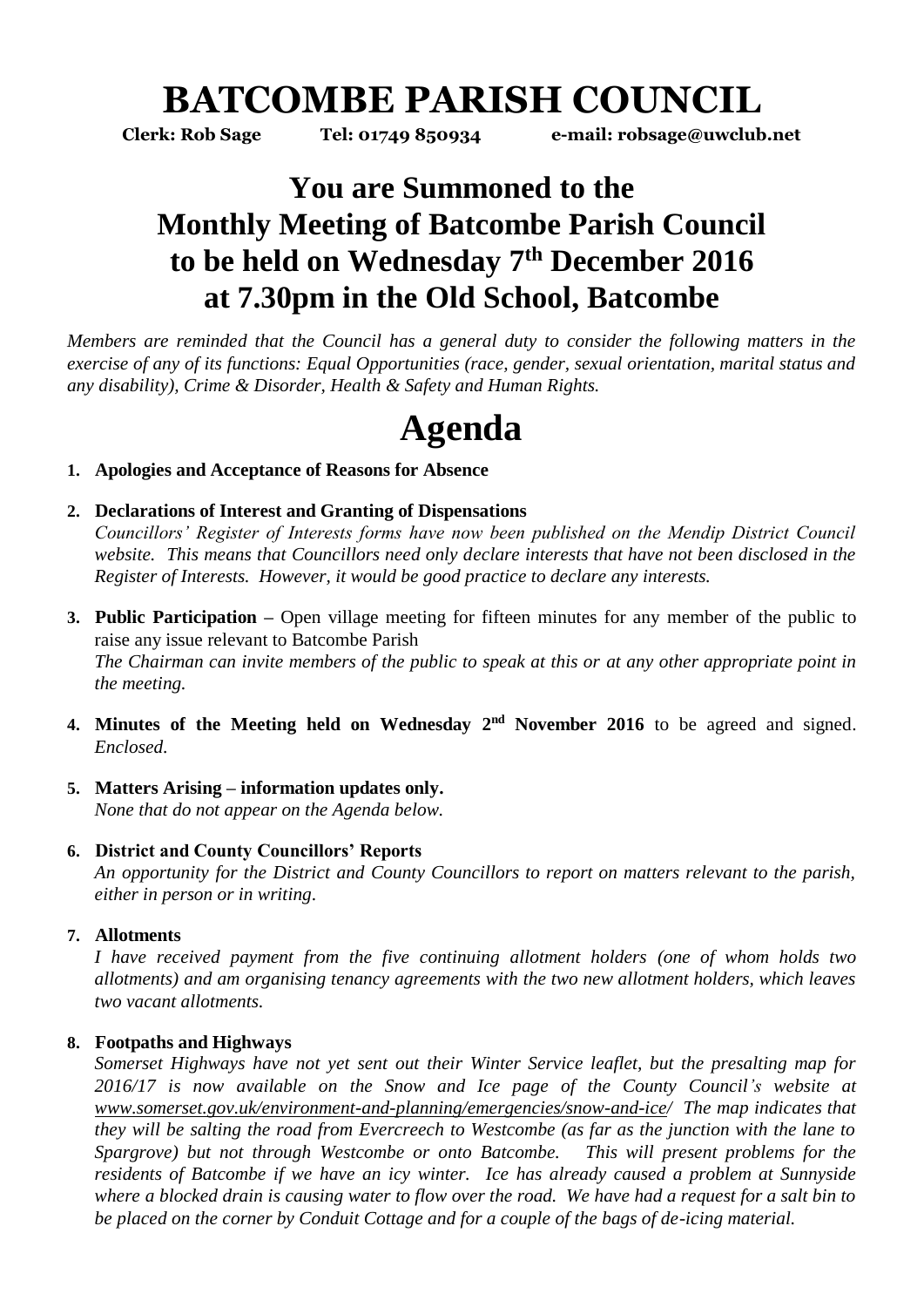*The County Council have informed us that Kale Street will be closed for two days from 12th December 2016 to allow the laying of BT ducting in this road.*

*The Chairman reports that another HGV has entered Back Lane after leaving the A361 at Leighton and coming down Cockpit Lane.* 

*The Public Path Diversion Order for the Restricted Byway SM 2/1 away from the residential dwellings at Lodge Farm has been confirmed.* 

### **9. Playground**

**Maintenance Report –** *The moles remains active. Philip Clarke offered to deal with the moles in the Playing Field at a price of £20 per mole. This compares with the previous molecatcher who charged £95 for 5 moles. Mr Clarke wanted an immediate response so the offer may no longer be available.*

*I turned the water off in the Playing Field before the frosts earlier in November. Thanks to Justin for opening the drain on the pipes in the bus shelter. Another Coke bottle has been broken with glass left behind the bus shelter.* 

*Mr Sparkes of Gardens of Avalon has provided a quote for cutting the grass in the Playing Field which is the same as this year - £50 a cut for the Playing Field and £9 for the area around the phone box. He is unable to do a cut every ten days as this would change the day for every visit, creating problems for his work diary. He would be willing to cut the Playing Field every Tuesday, just missing a week if it was raining heavily on the Tuesday. If the Council agreed to this he wouldn't charge for cutting the grass around the telephone box. Mr Sparkes was concerned that the repair of the fence took place on a day when he was cutting the Playing Field and would like the Council to agree to a condition that he is to be left alone to complete his work without intrusion from other works. Councillors should be aware that agreeing to a weekly cut to the Playing Field grass will add approximately £800 to the grass cutting bill.* 

*I wrote to Anthony Greenhalgh from Mainstay Projects thanking him for the offer of remedial work in the Playing Field and confirming the points raised at the last meeting. I did ask him to let me know when the work would be undertaken but have not heard anything yet.* 

#### **10. Removal of Batcombe Telephone Kiosk**

*The District Council have informed us that BT are proposing to remove the telephone kiosk in Batcombe as the phone has not been used for a year. Mendip would be grateful for the view of the Parish Council by December 31st. There is an option to adopt the kiosk, although unlike the traditional kiosk in Westcombe, this is a modern replacement. If we wish to object to the removal, we need to provide reasons to justify its continued presence in the village.* 

#### **11. Planning Applications:**

Planning Application No: 2016/2705/HSE – Extension to existing residential building. Donegal Cottage, Kale Street, Batcombe. Householder Application. Planning Application No: 2016/2706/LBC – Extension to existing residential building. Donegal Cottage, Kale Street, Batcombe. Listed Building Consent. *No plans yet but the architect has indicated he would like to attend the meeting.* 

#### **Planning Application Updates.**

*Confirmation has been received of the refusal of planning permission to convert and extend the stable at Crows Hill for use as holiday accommodation. The District Council had no objection to the felling of the Ash tree in the Village Hall car park. The demolition of the garage and retaining wall and erection of a utility room, cycle store and new retaining wall at The Cottage on Holly Hill has been approved.*

#### **12. Affordable Housing**

*To consider future steps following the parish meeting and the meeting the Chairman and Iona FitzGerald had with the Mendip Housing Officer.*